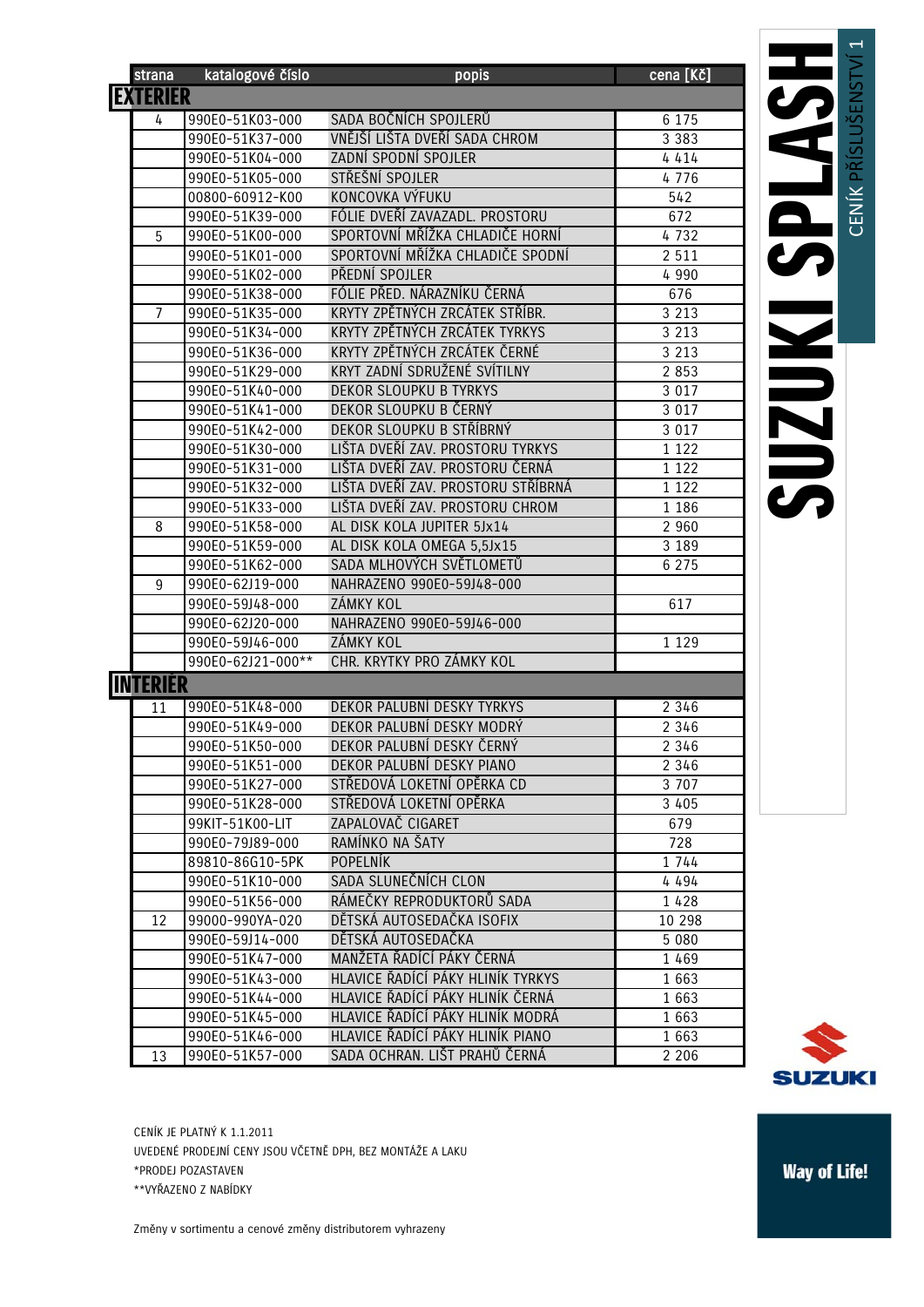| strana           | katalogové číslo   | popis                             | cena [Kč] |
|------------------|--------------------|-----------------------------------|-----------|
| <b>INTERIER</b>  |                    |                                   |           |
| 13               | 990E0-51K52-000    | SADA OCHRAN. LIŠT PRAHŮ TYRKYS    | 2 2 0 6   |
|                  | 990E0-51K53-000    | SADA OCHRAN. LIŠT PRAHŮ MODRÁ     | 2 2 0 6   |
|                  | 990E0-51K54-000    | SADA OCHRAN. LIŠT PRAHŮ PIANO     | 2 2 0 6   |
|                  | 990E0-64J30-000    | CHLADNIČKA 15L                    | 4677      |
|                  | 990E0-64J23-000    | CHLADNIČKA 21L                    | 10 793    |
| <b>OCHRANA</b>   |                    |                                   |           |
| 16               | 990E0-51K24-000    | NAHRAZENO 990E0-51K24-001         |           |
|                  | 990E0-51K24-001    | ROHOŽ ZAVAZADLOVÉHO PROSTORU      | 656       |
|                  | 990E0-51K21-000    | NAHRAZENO 990E0-51K21-001         |           |
|                  | 990E0-51K21-001    | ROHOŽ ZAVAZADLOVÉHO PROSTORU      | 679       |
|                  | 990E0-51K23-000    | VANA ZAVAZADLOVÉHO PROSTORU       | 1 2 4 6   |
| 17               | 990E0-79J44-000    | OCHRANNÝ POTAH                    | 1 4 4 3   |
|                  | 990E0-51K69-000**  | PARKOVACÍ ASISTENT                |           |
| 18               | 990E0-51K09-000    | SADA BOČNÍCH OCHRANNÝCH LIŠT      | 4 1 5 9   |
| 19               | 990E0-51K06-000    | SADA OCHR. LIŠT ROHŮ NÁRAZNÍKŮ    | 2 1 5 9   |
|                  | 990E0-51K16-000    | OCHRANNÁ FOLIE NÁRAZNÍKU PRŮHL.   | 721       |
|                  | 990E0-51K17-000    | OCHRANNÁ FOLIE NÁRAZNÍKU ČERNÁ    | 721       |
|                  | 990E0-51K07-000    | SADA LAPAČŮ NEČISTOT PLAST PŘEDNÍ | 811       |
|                  | 990E0-51K08-000    | SADA LAPAČŮ NEČISTOT PLAST ZADNÍ  | 1 1 1 8   |
|                  | 990E0-51K25-000    | SADA LAPAČŮ NEČISTOT PRYŽ PŘEDNÍ  | 684       |
|                  | 990E0-51K26-000    | SADA LAPAČŮ NEČISTOT PRYŽ ZADNÍ   | 780       |
| 20               | 990E0-51K12-000    | SADA DEFLEKTORŮ OKEN PŘEDNÍ       | 1681      |
|                  | 990E0-51K13-000    | SADA DEFLEKTORŮ OKEN ZADNÍ        | 1 0 0 1   |
|                  | 990E0-51K20-000    | SADA TEXTILNÍCH ROHOŽÍ DLX        | 1 5 9 7   |
|                  | 990E0-51K19-000    | NAHRAZENO 990E0-51K19-001         |           |
|                  | 990E0-51K19-001    | SADA TEXTILNÍCH ROHOŽÍ ECO        | 730       |
|                  | 990E0-51K22-000    | SADA PRYŽOVÝCH ROHOŽÍ             | 832       |
|                  | 990E0-51K14-000**  | SADA PRYŽOVÝCH ROHOŽÍ PŘEDNÍ      |           |
|                  | 990E0-51K15-000    | SADA PRYŽOVÝCH ROHOŽÍ ZADNÍ       | 1521      |
| 21               | 990E0-65J79-000*** | POVINNÁ VÝBAVA SADA               |           |
|                  | 99000-10315-XXX    | LAKOVACÍ TUŽKA                    | 290       |
|                  | 99000-10415-XXX    | SADA LAKOVACÍ TUŽKA+LAK           | 370       |
|                  | 990E0-51K68-000    | <b>AUTOALARM</b>                  | 5 5 7 6   |
| <b>TRANSPORT</b> |                    |                                   |           |
| 22               | 990E0-51K18-000    | ZÁKLADNÍ STŘEŠNÍ NOSIČ            | 4582      |
|                  | 99000-990YT-106    | NOSIČ LYŽÍ MCKINLEY               | 2 9 1 5   |
|                  | 99000-990YT-107    | NOSIČ LYŽÍ EVEREST                | 3 2 7 3   |
|                  | 99000-990YT-406    | KOŠ NA ZAVAZADLA                  | 10 128    |
| 23               | 99000-990YT-507    | NAHRAZENO 990E0-59J45-000         |           |
|                  | 990E0-59J45-000    | STŘEŠNÍ BOX                       | 13 887    |
|                  | 99000-990YT-502    | NAHRAZENO 990E0-59J45-000         |           |
|                  | 990E0-59J45-000    | STŘEŠNÍ BOX                       | 13 887    |
|                  | 990E0-79J91-000**  | TAŠKA NA NOSIČ                    |           |
|                  | 99000-990YT-205**  | NOSIČ KOL RACER                   |           |
|                  | 990E0-62J69-000**  | DRŽÁK PŘ. KOLA RACER              |           |
|                  | 99000-990YT-206    | NOSIČ KOL BARACUDA                | 3 2 2 0   |
| 24               | 990E0-51K61-000    | TAŽNÉ ZAŘÍZENÍ                    | 7 742     |
|                  | 990E0-79J67-000    | ADAPTÉR 7-13                      | 346       |
|                  | 990E0-62J41-000    | ADAPTÉR 13-7                      | 534       |



CENÍK JE PLATNÝ K 1.1.2011

UVEDENÉ PRODEJNÍ CENY JSOU VČETNĚ DPH, BEZ MONTÁŽE A LAKU

\*PRODEJ POZASTAVEN

\*\*VYŘAZENO Z NABÍDKY

\*\*\*LÉKÁRNIČKA NEPLNÍ VMDČR 283/2009 SB

Změny v sortimentu a cenové změny distributorem vyhrazeny

**Way of Life!**